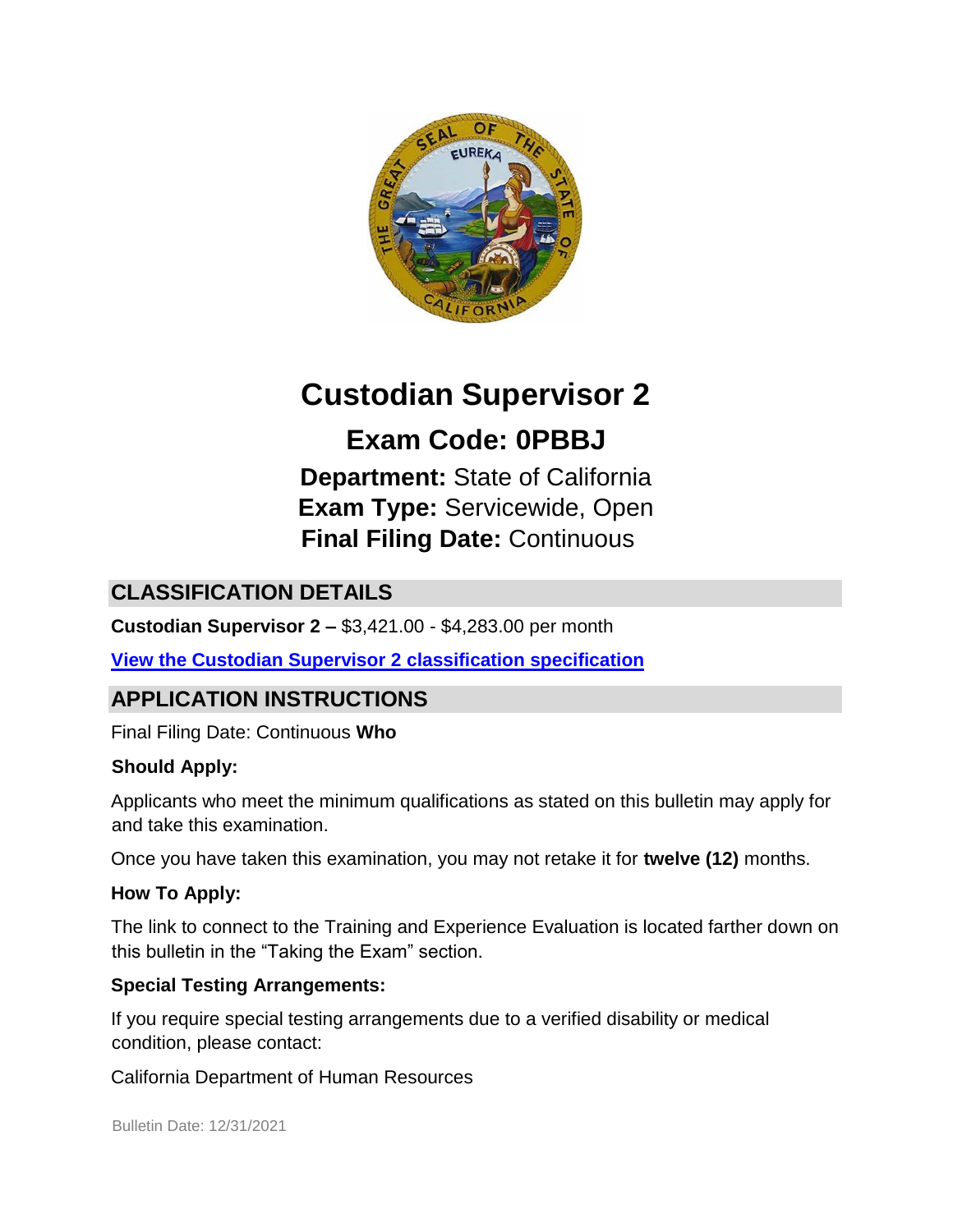CalCareer Service Center 1810 16<sup>th</sup> Street Sacramento, CA 95814

Phone: (866) 844-8671 Email: CalCareer@CalHR.CA.GOV

California Relay Service: 7-1-1 (TTY and voice)

TTY is a Telecommunications Device for the Deaf, and is reachable only from phones equipped with a TTY Device

### **MINIMUM QUALIFICATIONS**

All applicants must meet the education and/or experience requirements as stated on this exam bulletin to be accepted into the examination. Part-time or full-time jobs, regardless of whether paid or volunteer positions, and inside or outside California state service will count toward experience.

#### **Custodian Supervisor 2**

#### **Either I**

Two years in the California state service performing duties of a class with a level of responsibility equivalent to a Custodian Supervisor I; **or**

**II** 

Four years of professional cleaning experience, with at least two years supervising, directing, and giving instruction and training to custodians, inmates, youth offenders, or institutional residents, engaged in cleaning services. Possession of a high school diploma or equivalent can be substituted for six months of the required non-supervisory experience.

### **POSITION DESCRIPTION**

#### **Custodian Supervisor 2**

Under direction, incumbents plan, organize, direct, and supervise the cleaning and custodial services of lower level employees; assist in developing training programs; protect and maintain the safety of persons and property; may instruct, lead, or supervise inmates, youth offenders, or institutional residents; assign work, supervise, and give instruction and training to custodial employees, inmates, youth offenders or institutional residents; evaluate performance, and take or recommend appropriate action; supervise the operation of custodial machinery and equipment; perform inspections and maintain custodial practices and standards of safety and sanitation; request, receive, inspect,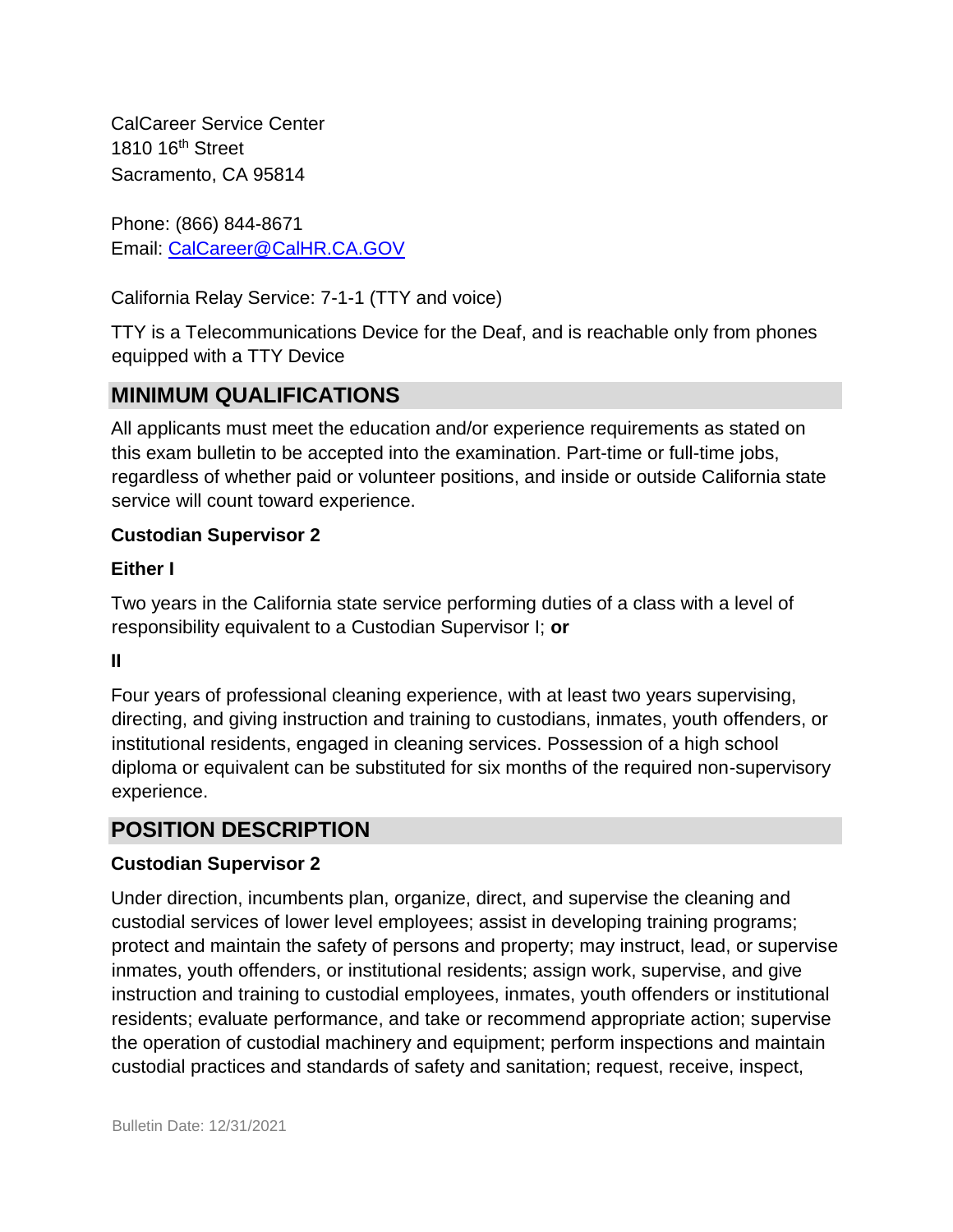store, and inventory supplies; receive complaints from building occupants and make or recommend necessary adjustments; keep records and prepare reports.

### **EXAMINATION SCOPE**

This examination consists of the following components:

#### **Training and Experience Evaluation –** Weighted 100% of the final score.

The examination will consists solely of a **Training and Experience Evaluation.** To obtain a position on the eligible list, a minimum score of 70% must be received. Applicants will receive their score upon completion of the Training and Experience Evaluation process.

In addition to evaluating applicants' relative knowledge, skills, and ability, as demonstrated by quality and breadth of education and/or experience, emphasis in each exam component will be measuring competitively, relative job demands, each applicant's:

#### **Knowledge of:**

- 1. Materials, chemicals, disinfectants, equipment, and methods used in professional cleaning work
- 2. Sanitation and safety measures in the operating, cleaning and care of equipment and work areas
- 3. Safety practices
- 4. Training techniques
- 5. Procurement documents for cleaning supplies
- 6. Personal computer hardware and/or software products
- 7. Principles of effective supervision
- 8. Training methods
- 9. Use of purchase orders for cleaning supplies and equipment
- 10.Supervisor's responsibility for promoting equal opportunity in hiring and employee development and promotion, and for maintaining a work environment which is free of discrimination and harassment.

#### **Ability to:**

- 1. Safely use and care for equipment and supplies
- 2. Safely use manual and/or electric cleaning equipment
- 3. Keep accurate inventories
- 4. Follow directions
- 5. Learn and perform routine custodial tasks
- 6. Work courteously and cooperatively with others
- 7. Safely lift and carry objects weighing up to 50 pounds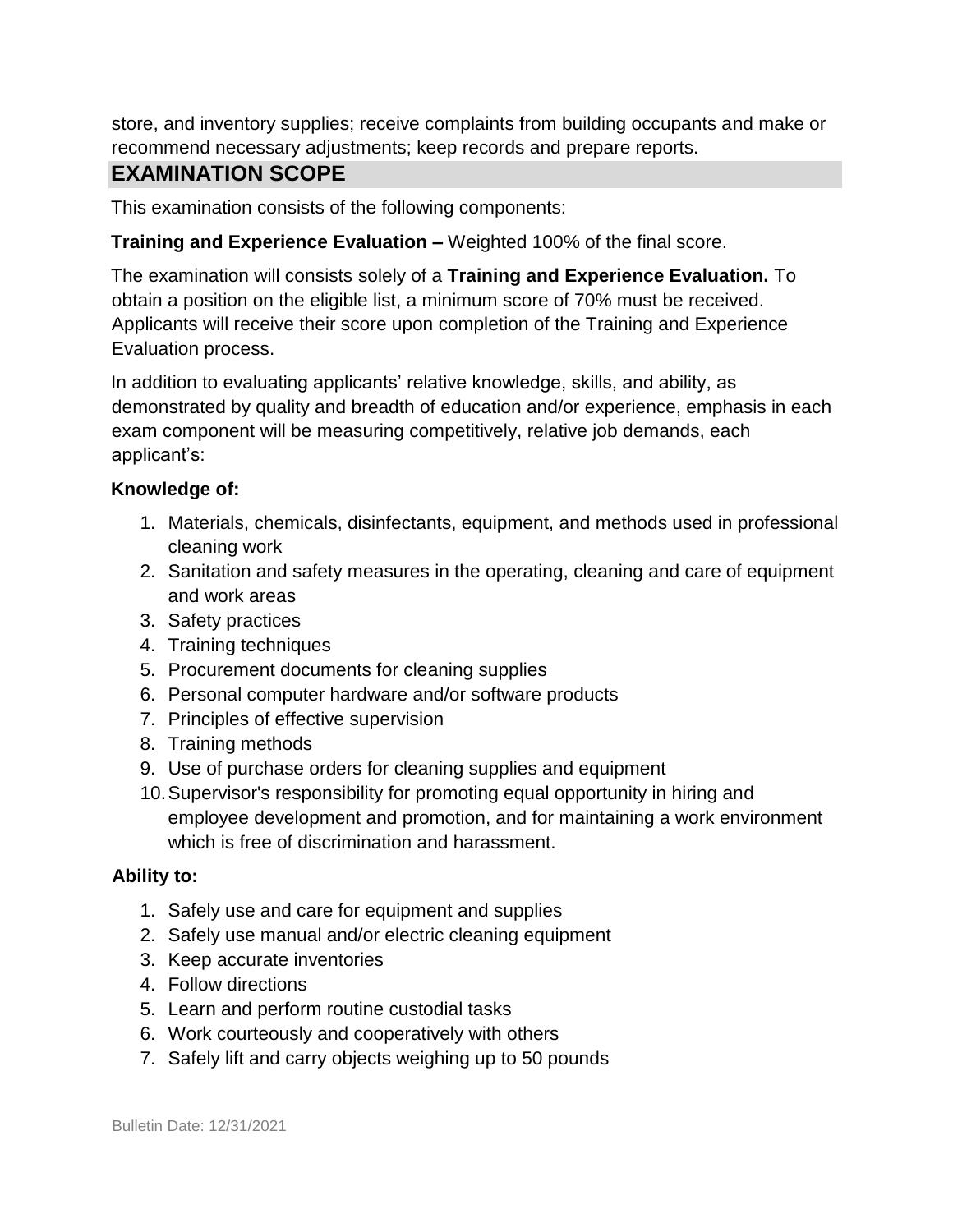- 8. Identify and resolve complex issues as it relates to custodial functions
- 9. Utilize acceptable work habits and meet established standards 10. Communicate effectively
- 11.Promote positive, collaborative, and professional working relationships
- 12.Facilitate meetings to provide information and determine action needed
- 13.Plan, organize and/or manage multiple tasks
- 14.Work independently or as a team member
- 15.Plan, organize, and direct the work of others
- 16.Conduct in-service training programs
- 17.Keep inventories and make requisitions
- 18.Analyze situations accurately and implement an effective course of action
- 19.Effectively promote equal opportunity in employment and maintain a work environment that is free of discrimination and harassment.

#### **Ability to (in departments with inmates or mental health patients):**

- 1. Maintain order and supervise the conduct of persons committed
- 2. Prevent escapes and injury of these persons, to themselves, to others, and to property
- 3. Maintain security of work areas and work materials

#### **Ability to (while working in a military base setting):**

- 1. Make various minor building repairs
- 2. Work from ladders, scaffolds, and in high places
- 3. Write clear and concise reports
- 4. Analyze situations accurately and adopt an effective course of action
- 5. Keep records of State property

# **ELIGIBLE LIST INFORMATION**

A servicewide, open eligible list for the **Custodian Supervisor 2** classification will be established for the State of California (all State of California departments, statewide).

The names of successful competitors will be merged onto the eligible list in order of final score regardless of exam date. Eligibility expires **twelve (12) months** after it is established. Applicants must then retake the examination to reestablish eligibility.

Veterans' Preference will be granted for this examination. In accordance with Government Codes 18973.1 and 18973.5, whenever any veteran, or widow or widower of a veteran achieves a passing score on an open examination, he or she shall be ranked in the top rank of the resulting eligible list.

Veterans status is verified by the California Department of Human Resources (CalHR). Information on this program and [the Veterans' Preference Application](https://www.jobs.ca.gov/CalHRPublic/Landing/Jobs/VeteransInformation.aspx) [\(](https://www.jobs.ca.gov/CalHRPublic/Landing/Jobs/VeteransInformation.aspx)Std. form 1093)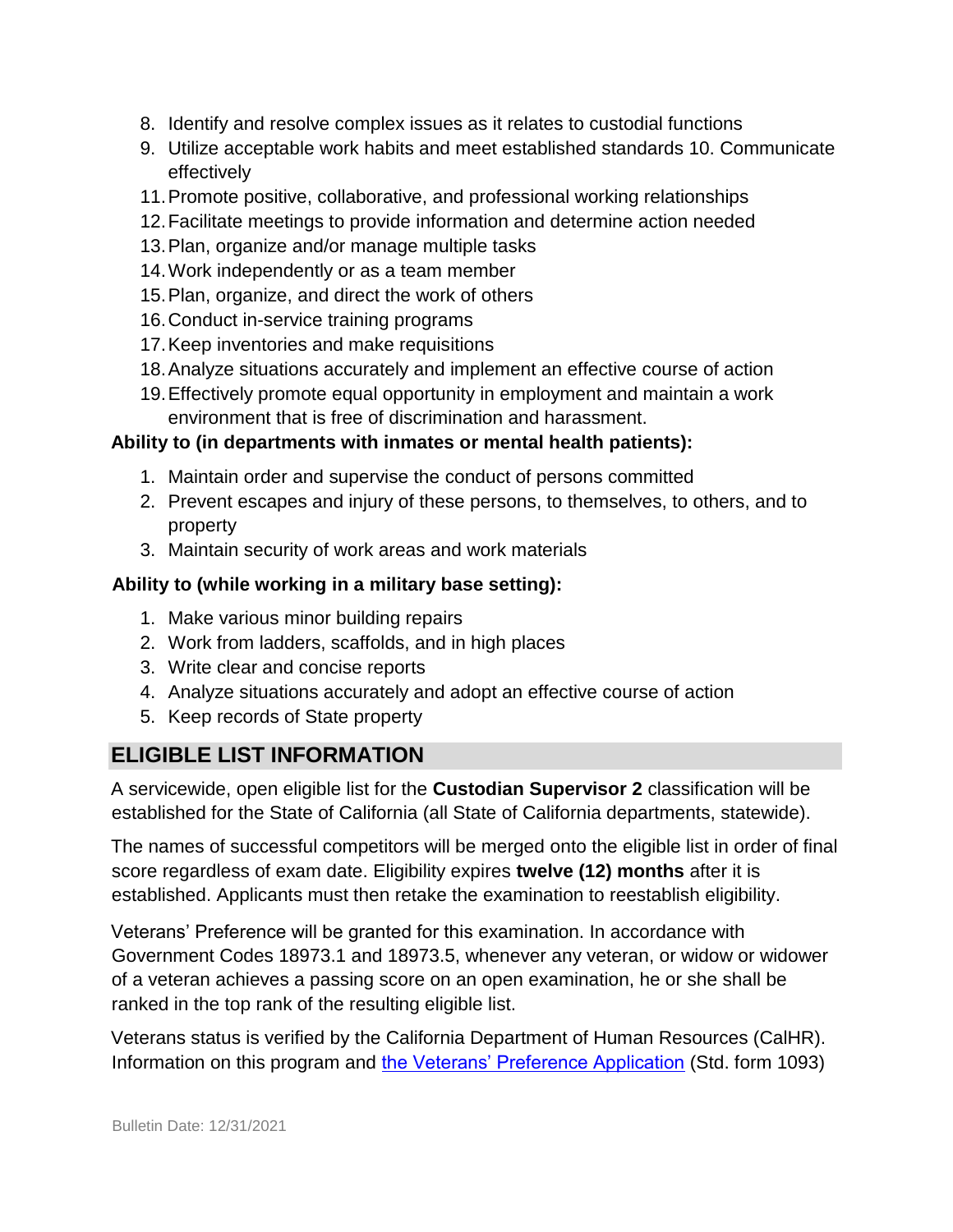is available online**.** Additional information on veteran benefits is available at the Department of Veterans Affairs.

# **EXAMINATION INFORMATION**

**[Preview of the](https://jobs.ca.gov/jobsgen/0PBBJc.pdf) [Custodian Supervisor 2 Training and Experience Evaluation](https://jobs.ca.gov/jobsgen/0PBBJc.pdf)**

### **PREPARING FOR THE EXAMINATION**

Here is a list of suggested resources to have available prior to taking the exam.

**Employment History:** Employment dates, job titles, organization names and addresses, names of supervisors or persons who can verify your job responsibilities, and phone numbers of persons listed above.

**Education:** School names and addresses, degrees earned, dates attended, courses taken (verifiable on a transcript), persons or office who can verify education, and phone numbers of persons or offices listed above.

**Training:** Class titles, certifications received, names of persons who can verify your training, and phone numbers of persons listed above.

### **TAKING THE EXAMINATION**

**[Take the](https://www.jobs.ca.gov/CalHRPublic/Login.aspx?ExamId=0PBBJ) [Custodian Supervisor 2 examination](https://www.jobs.ca.gov/CalHRPublic/Login.aspx?ExamId=0PBBJ)**

#### **TESTING DEPARTMENTS**

State of California (all State of California departments)

### **CONTACT INFORMATION**

California Department of Human Resources CalCareer Service Center 1810 16th Street Sacramento, CA 95814 Phone: (866) 844-8671 Email: CalCareer@CalHR.CA.GOV

California Relay Service: 7-1-1 (TTY and voice)

TTY is a Telecommunications Device for the Deaf, and is reachable only from phones equipped with a TTY Device.

# **EQUAL OPPORTUNITY EMPLOYER**

The State of California is an equal opportunity employer to all, regardless of age, ancestry, color, disability (mental and physical), exercising the right of family care and medical leave, gender, gender expression, gender identity, genetic information, marital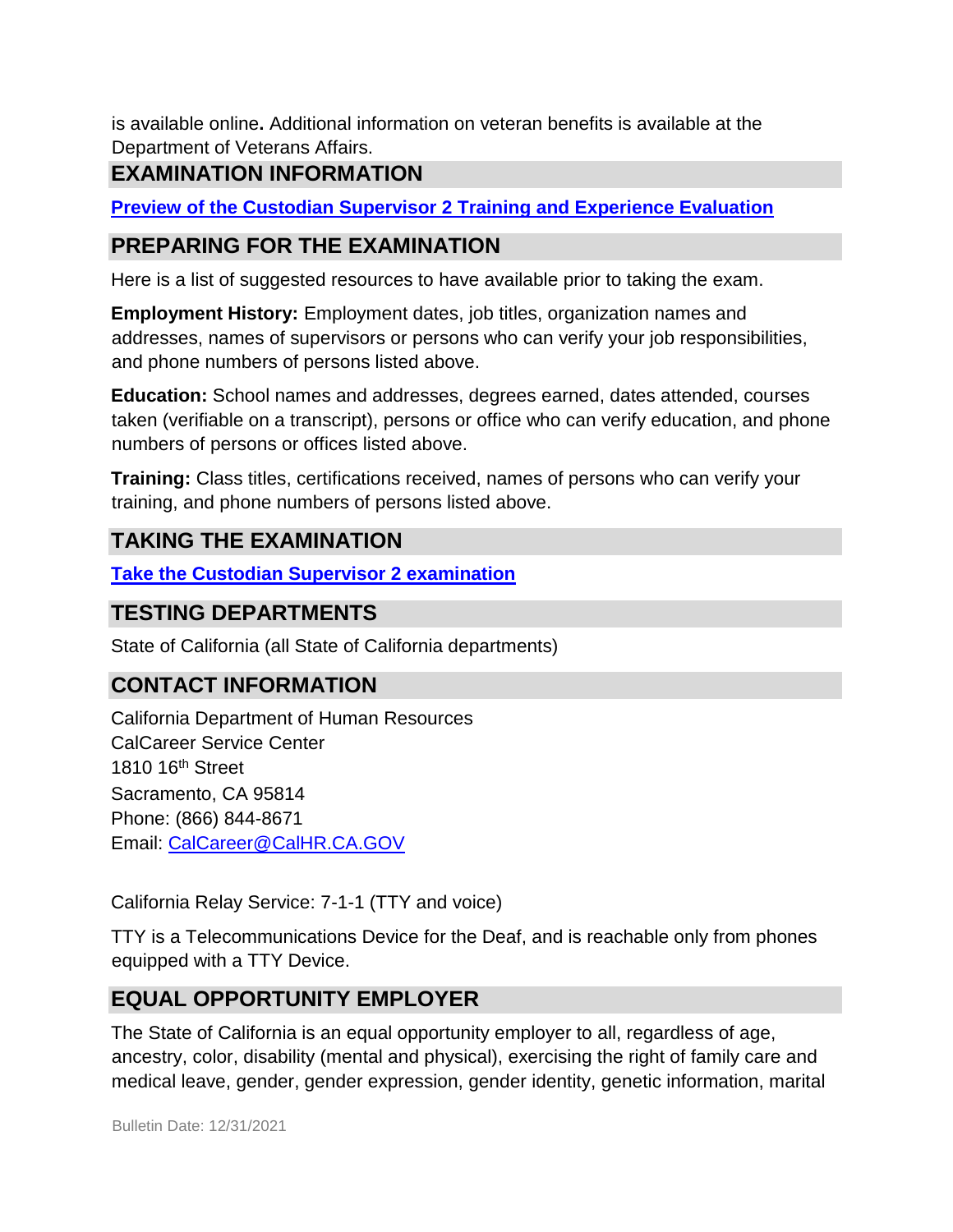status, medical condition, military or veteran status, national origin, political affiliation, race, religious creed, sex (includes pregnancy, childbirth, breastfeeding, and related medical conditions), and sexual orientation.

# **DRUG-FREE STATEMENT**

It is an objective of the State of California to achieve a drug-free State work place. Any applicant for State employment will be expected to behave in accordance with this objective, because the use of illegal drugs is inconsistent with the law of the State, the rules governing civil service, and the special trust placed in public servants.

### **GENERAL INFORMATION**

Examination and/or Employment Application (STD 678) forms are available at the California Department of Human Resources, local offices of the Employment Development Department, and through your **[CalCareer Account.](http://www.jobs.ca.gov/)**

If you meet the requirements stated on this examination bulletin, you may take this examination, which is competitive. Possession of the entrance requirements does not assure a place on the eligible list. Your performance in the examination described in this bulletin will be rated against a predetermined job-related rating, and all applicants who pass will be ranked according to their score.

The California Department of Human Resources (CalHR) reserves the right to revise the examination plan to better meet the needs of the service, if the circumstances under which this examination was planned change. Such revision will be in accordance with civil service laws and rules and all applicants will be notified.

General Qualifications: Applicants must possess essential personal qualifications including integrity, initiative, dependability, good judgement, the ability to work cooperatively with others, and a state of health consistent with the ability to perform the assigned duties of the class. A medical examination may be required. In open examinations, investigation may be made of employment records and personal history and fingerprinting may be required.

Eligible Lists: Eligible lists established by competitive examination, regardless of date, must be used in the following order: 1) sub-divisional promotional, 2) departmental promotional, 3) multi-departmental promotional, 4) servicewide promotional, 5) departmental open, 6) open. When there are two lists of the same kind, the older must be used first. Eligible lists will expire in one to four years unless otherwise stated on the bulletin.

High School Equivalence: Equivalence to completion of the  $12<sup>th</sup>$  grade may be demonstrated in any one of the following ways: 1) passing the General Education Development (GED) Test; 2) completion of 12 semester units of college-level work; 3)